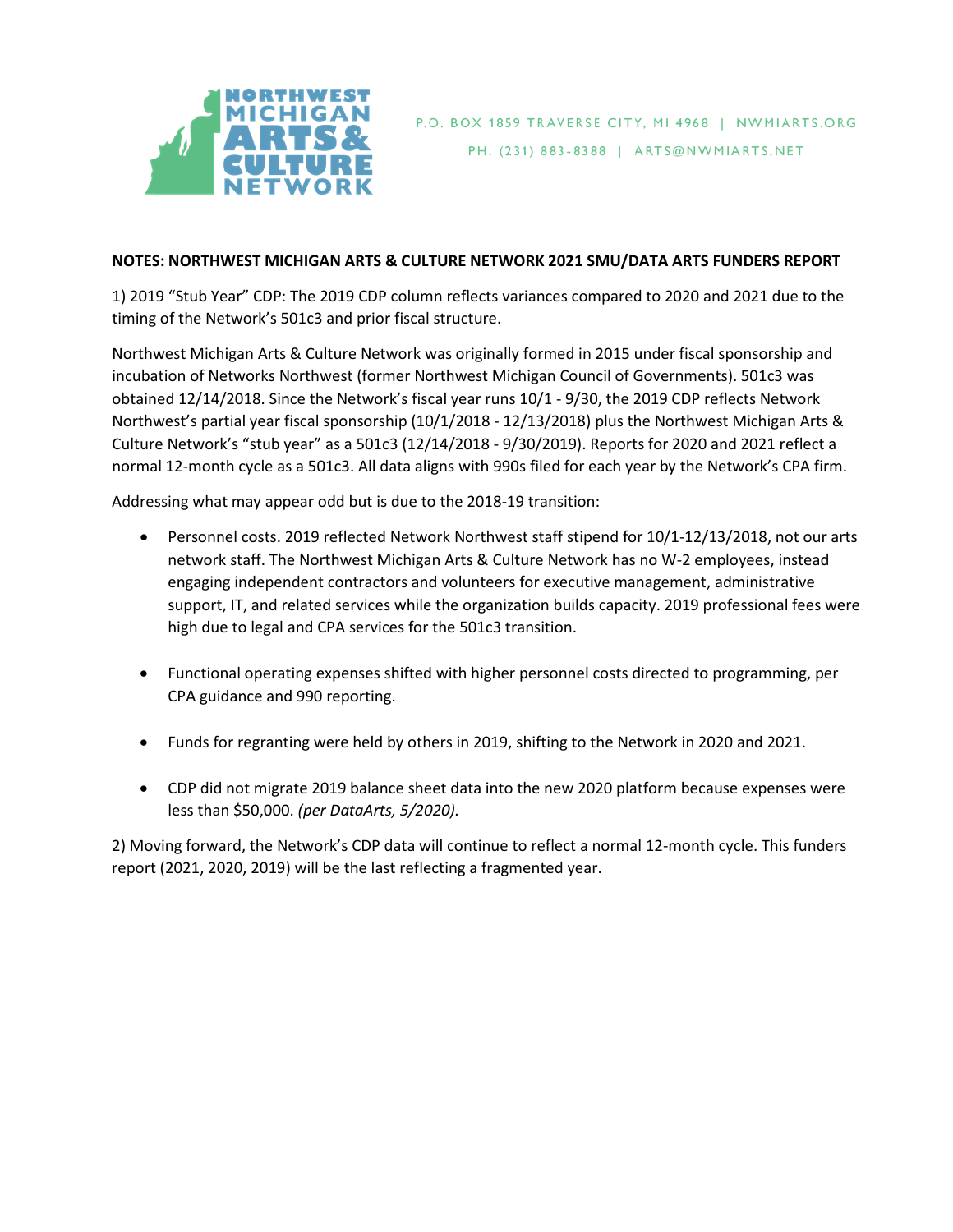# **SMU DataArts**

**Michigan Arts & Culture Council**

Funder Report



### **Organization Information**

|                         | Organization name: Northwest Michigan Arts & Culture Network |                                 |                                                   |
|-------------------------|--------------------------------------------------------------|---------------------------------|---------------------------------------------------|
|                         | City: Traverse City                                          | Year organization founded: 2015 |                                                   |
| State: MI               |                                                              |                                 | Organization type: 501(c)3 nonprofit organization |
|                         | County: Grand Traverse                                       |                                 |                                                   |
| Federal ID #: 831282144 |                                                              |                                 | DUNS #: 117050008                                 |
|                         | NISP Discipline: 14 - Multidisciplinary                      | Full-time staff: 0              |                                                   |
|                         | NISP Institution: 17 - Arts Service Organization             | Board Members: 16               |                                                   |
|                         | NTEE: A90 - Arts Services                                    | Fiscal year end date: 09-30     |                                                   |

*Applicant is not audited or reviewed by an independent accounting firm.*

#### Unrestricted Activity Unrestricted operating revenue Earned program Earned non-program Total earned revenue Investment revenue Contributed revenue Total unrestricted operating revenue Less in-kind Unrestricted operating revenue less in-kind Operating expenses Program Management & general Fundraising Total operating expenses Less in-kind Unrestricted operating expenses less in-kind Unrestricted change in net assets - operating Unrestricted change in net assets Restricted change in net assets Total change in net assets FY 2019 \$1,000 \$1,000 \$66,275 \$67,275 \$12,150 \$55,125 \$37,021 \$22,212 \$2,468 \$61,701 \$12,150 \$49,551 \$5,574 \$5,574 \$5,574 FY 2020 % Change \$78,294 \$78,294 \$17,740 \$60,554 \$102,623 \$10,229 \$412 \$113,264 \$17,740 \$95,524 -\$34,970 -\$34,970 \$41,937 \$6,967 -100% n/a -100% n/a 18% 16% 46% 10% 177% -54% -83% 84% 46% 93% -727% -727% n/a 25% FY 2021 % Change \$1,820 \$0 \$1,820 \$0 \$87,003 \$88,823 \$23,000 \$65,823 \$127,984 \$7,850 \$2,281 \$138,115 \$23,000 \$115,115 -\$49,292 -\$49,292 \$68,322 \$19,030 n/a n/a n/a n/a 11% 13% 30% 9% 25% -23% 454% 22% 30% 21% -41% -41% 63% 173% **Financial Summary**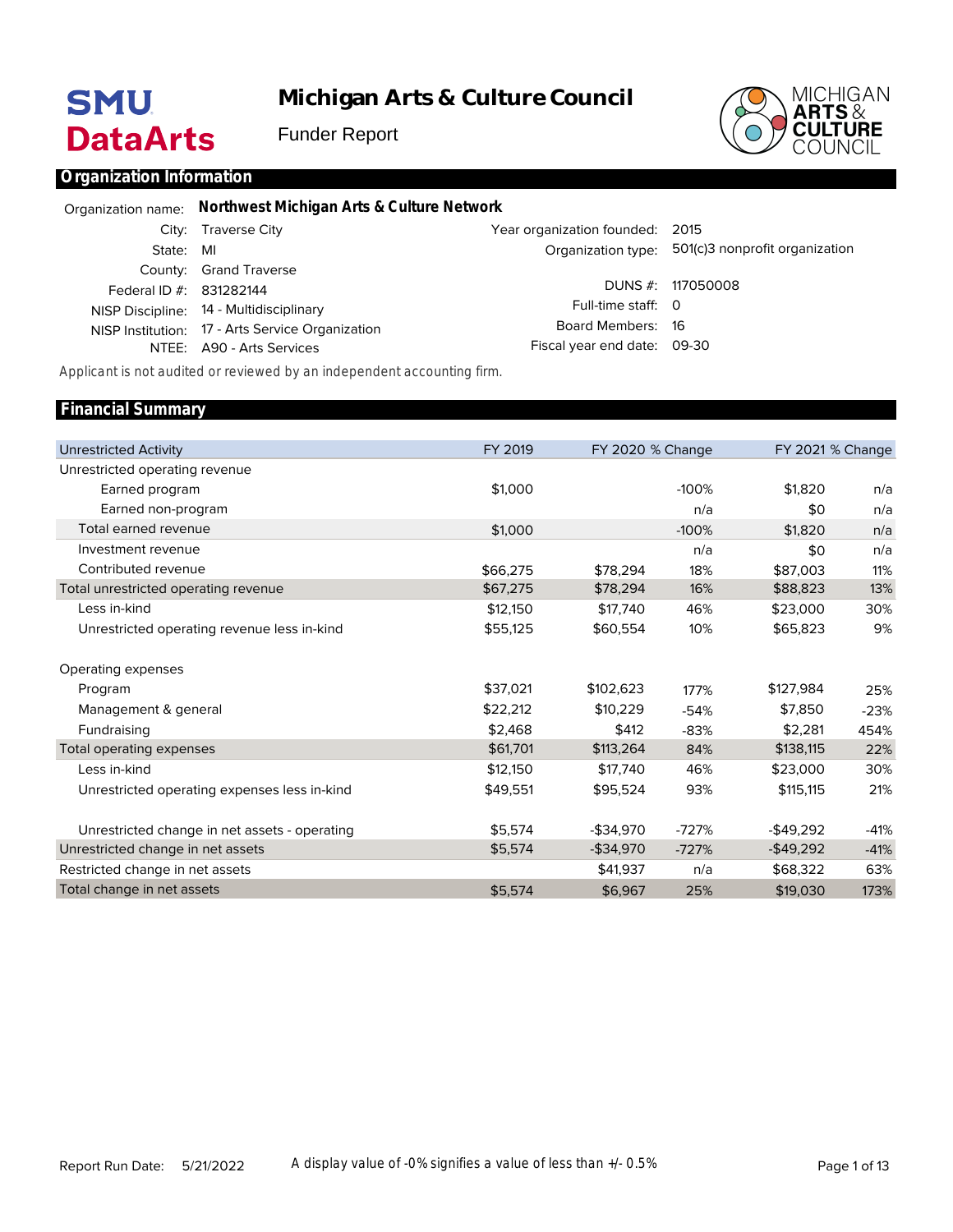# **Unrestricted Operating Revenue by Source**

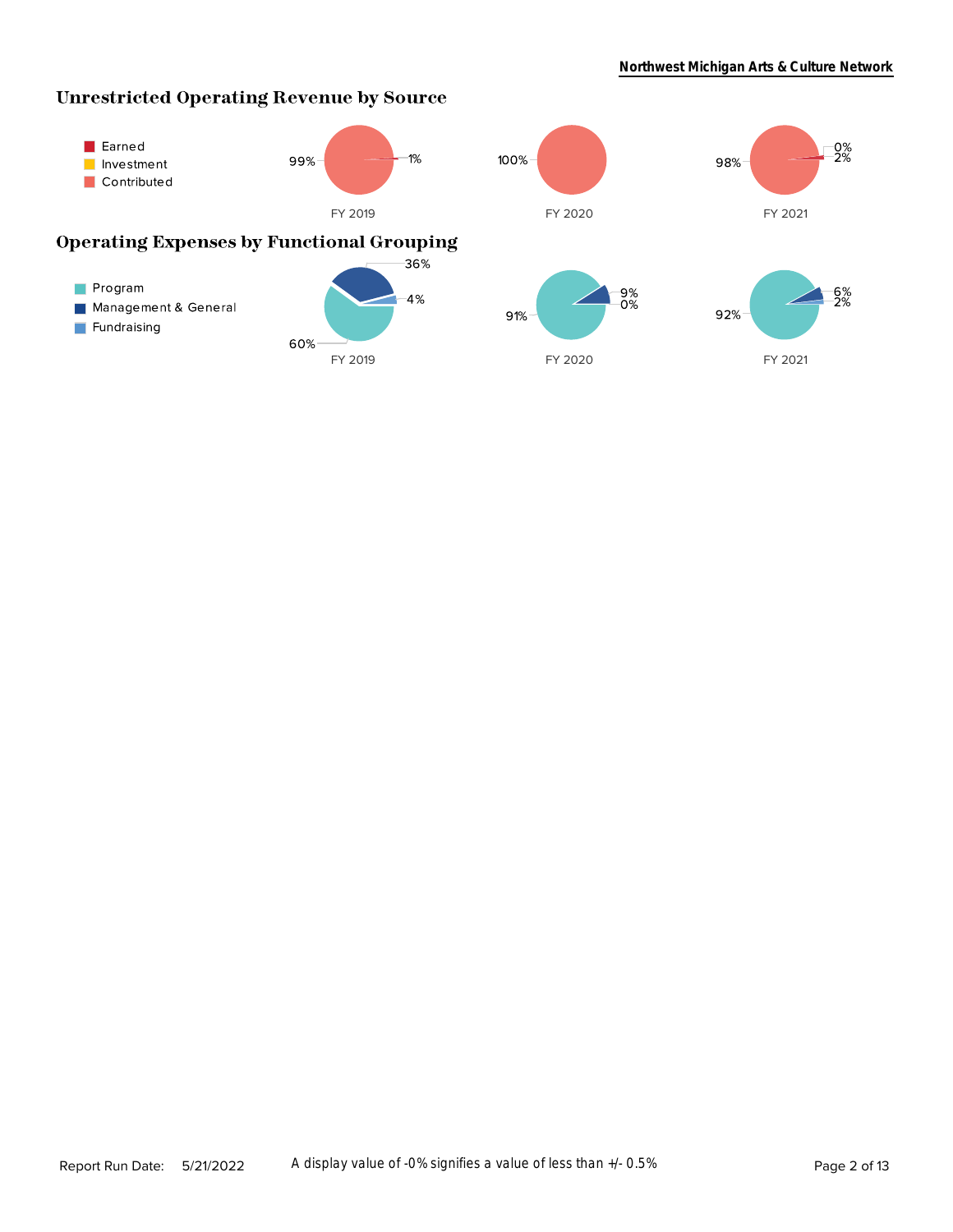**Northwest Michigan Arts & Culture Network**

\$1,820

| <b>Revenue Details</b>              |         |         |         |              |            |
|-------------------------------------|---------|---------|---------|--------------|------------|
| <b>Operating Revenue</b>            | FY 2019 | FY 2020 | FY 2021 | FY 2021      | FY 2021    |
| Earned - Program                    | Total   | Total   | Total   | Unrestricted | Restricted |
| Subscriptions                       |         |         | \$0     | \$0          |            |
| Membership fees - individuals       |         |         | \$420   | \$420        | \$0        |
| Membership fees - organizations     |         |         | \$1,300 | \$1,300      |            |
| Ticket sales & admissions           |         |         | \$0     | \$0          |            |
| <b>Education revenue</b>            |         |         | \$0     | \$0          |            |
| <b>Publication sales</b>            |         |         | \$0     | \$0          |            |
| Gallery sales                       |         |         | \$0     | \$0          |            |
| Contracted services & touring fees  |         |         | \$100   | \$100        |            |
| Royalty & reproduction revenue      |         |         | \$0     | \$0          |            |
| Earned - program not listed above   | \$1,000 |         | \$0     | \$0          |            |
| Total earned - program              | \$1,000 |         | \$1,820 | \$1,820      |            |
|                                     |         |         |         |              |            |
| Earned - Non-program                |         |         |         |              |            |
| Rental revenue                      |         |         | \$0     | \$0          |            |
| Sponsorship revenue                 |         |         | \$0     | \$0          |            |
| Attendee-generated revenue not      |         |         |         |              |            |
| listed above                        |         |         | \$0     | \$0          |            |
| Earned non-program not listed above |         |         | \$0     | \$0          |            |
| Total earned - non-program          |         |         | \$0     | \$0          |            |

\$1,820

\$1,000

Total earned revenue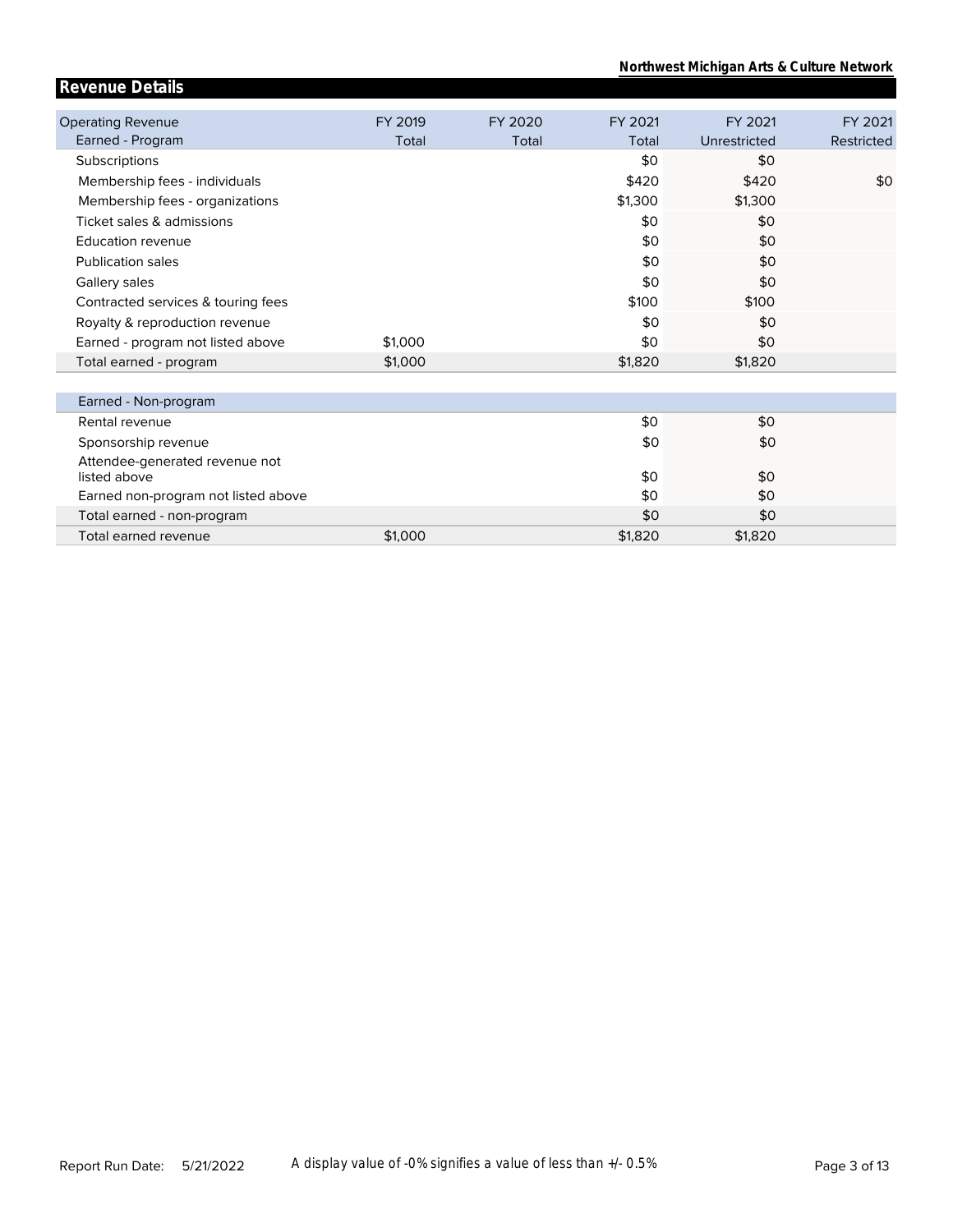|                                                   |          |           | Northwest Michigan Arts & Culture Network |              |            |  |  |
|---------------------------------------------------|----------|-----------|-------------------------------------------|--------------|------------|--|--|
|                                                   | FY 2019  | FY 2020   | FY 2021                                   | FY 2021      | FY 2021    |  |  |
| Contributed                                       | Total    | Total     | Total                                     | Unrestricted | Restricted |  |  |
| Trustee & board                                   | \$3,500  | \$480     | \$1,440                                   | \$1,440      | \$0        |  |  |
| Individual                                        | \$0      | \$13,649  | \$21,463                                  | \$21,463     | \$0        |  |  |
| Corporate                                         | \$0      | \$0       | \$0                                       | \$0          | \$0        |  |  |
| Foundation                                        | \$23,375 | \$29,425  | \$20,000                                  | \$10,000     | \$10,000   |  |  |
| State government                                  | \$13,500 | \$58,937  | \$86,581                                  | \$31,100     | \$55,481   |  |  |
| In-kind operating contributions                   | \$12,150 | \$17,740  | \$25,841                                  | \$23,000     | \$2,841    |  |  |
| Special fundraising events                        |          |           | \$0                                       | \$0          | \$0        |  |  |
| Contributions not listed above                    | \$13,750 | \$0       | \$0                                       | \$0          | \$0        |  |  |
| Net assets released from restriction              | \$0      | \$0       | \$0                                       | \$0          | \$0        |  |  |
| Total contributed revenue                         | \$66,275 | \$120,231 | \$155,325                                 | \$87,003     | \$68,322   |  |  |
| Operating investment revenue                      | \$0      | \$0       | \$0                                       | \$0          | \$0        |  |  |
| Total operating revenue                           | \$67,275 | \$120,231 | \$157,145                                 | \$88,823     | \$68,322   |  |  |
| Total operating revenue less operating<br>in-kind | \$55,125 | \$102,491 | \$131,304                                 | \$65,823     | \$65,481   |  |  |
|                                                   |          |           |                                           |              |            |  |  |
| <b>Total revenue</b>                              | \$67,275 | \$120,231 | \$157,145                                 | \$88,823     | \$68,322   |  |  |
| Total revenue less in-kind                        | \$55,125 | \$102,491 | \$131,304                                 | \$65,823     | \$65,481   |  |  |

# **Revenue Narrative**

| FY 2019 | n/a                                                                                                                                                                                                                                                                                                                                                                                             |
|---------|-------------------------------------------------------------------------------------------------------------------------------------------------------------------------------------------------------------------------------------------------------------------------------------------------------------------------------------------------------------------------------------------------|
| FY 2020 | FY20 marked first full year the Network handled regrant funds for MCACA. During prior year, regrant funds were<br>received and dispursed from prior fiduciary Rotary Charities but under the management of the Network. Moving<br>forward all regranting funds and grants for services will continue to be handled only by the Network and reflected<br>financially on the Network's 990 & CDP. |
| FY 2021 | Earned revenue reflects new membership effort with very low "pandemic pricing"                                                                                                                                                                                                                                                                                                                  |
|         | Primary increases due to additional grant awards and contributions during FY21                                                                                                                                                                                                                                                                                                                  |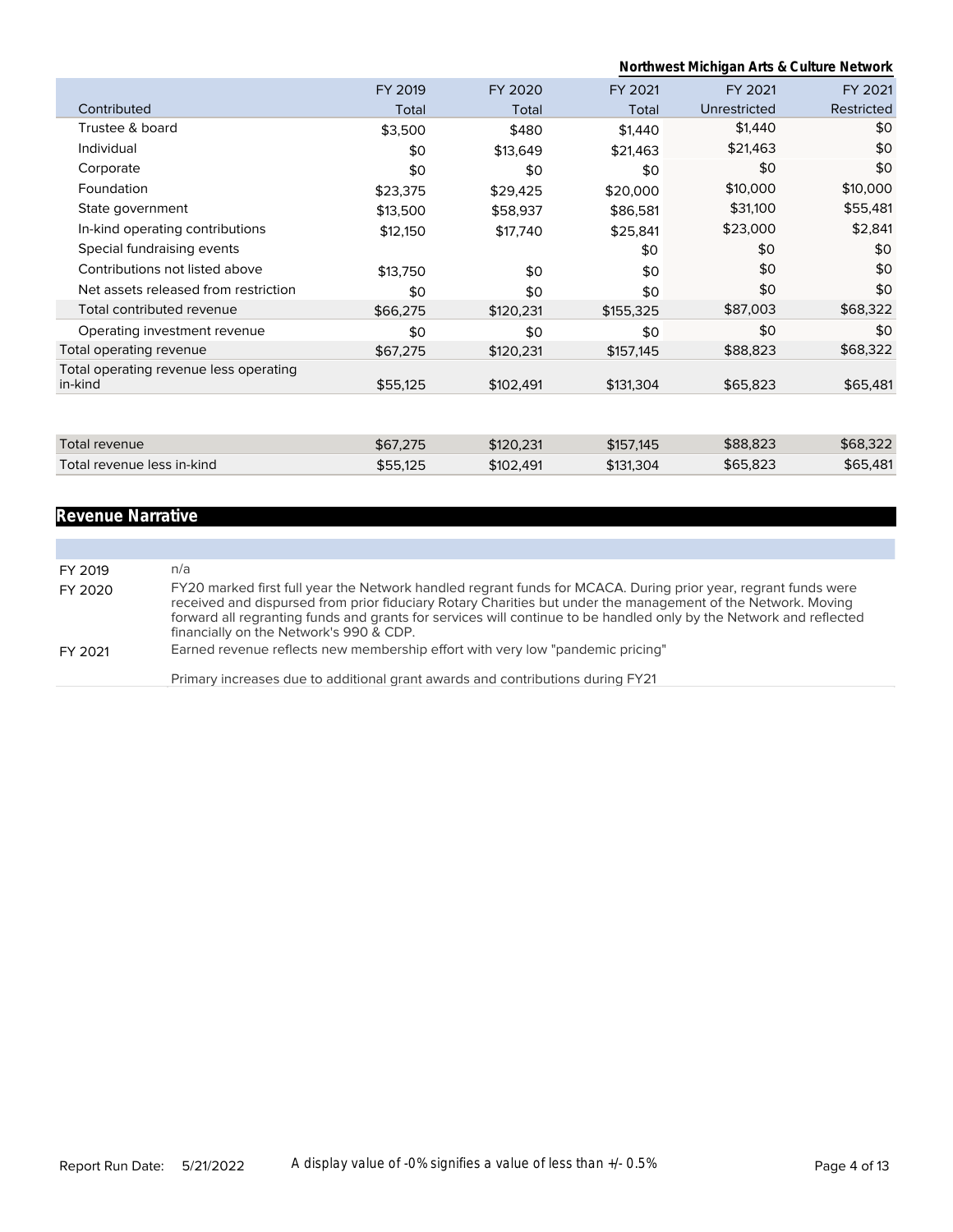|                                                                              | FY 2019  | FY 2020   | %       | FY 2021   | %      | FY 2021   | FY 2021<br>General &   | FY 2021     |
|------------------------------------------------------------------------------|----------|-----------|---------|-----------|--------|-----------|------------------------|-------------|
|                                                                              | Total    | Total     | Change  | Total     | Change |           | Program Administrative | Fundraising |
| Personnel expenses -<br>Operating                                            |          |           |         |           |        |           |                        |             |
| W <sub>2</sub> employees (salaries,<br>payroll taxes and fringe<br>benefits) | \$1.000  | \$0       | $-100%$ | \$0       | n/a    | \$0       | \$0                    | \$0         |
|                                                                              |          |           |         |           |        |           |                        |             |
| Independent contractors                                                      | \$35,589 | \$45,263  | 27%     | \$69,603  | 54%    | \$61,603  | \$6,000                | \$2,000     |
| Professional fees                                                            | \$4,500  | \$1,715   | $-62%$  | \$2,268   | 32%    | \$1,815   | \$340                  | \$113       |
| Total personnel expenses -<br>Operating                                      | \$41,089 | \$46,978  | 14%     | \$71,871  | 53%    | \$63,418  | \$6,340                | \$2,113     |
| Non-personnel expenses -<br>Operating                                        |          |           |         |           |        |           |                        |             |
| Occupancy costs<br>Non-personnel expenses not                                | \$3,450  | \$17,000  | 393%    | \$6,000   | $-65%$ | \$5,000   | \$1,000                | \$0         |
| listed above                                                                 | \$17,162 | \$49,286  | 187%    | \$60,244  | 22%    | \$59,566  | \$510                  | \$168       |
| Total non-personnel                                                          |          |           |         |           |        |           |                        |             |
| expenses - Operating                                                         | \$20,612 | \$66,286  | 222%    | \$66,244  | $-0%$  | \$64,566  | \$1,510                | \$168       |
| Total operating expenses                                                     | \$61,701 | \$113,264 | 84%     | \$138,115 | 22%    | \$127,984 | \$7,850                | \$2,281     |
|                                                                              |          |           |         |           |        |           |                        |             |
| Total expenses                                                               | \$61,701 | \$113,264 | 84%     | \$138,115 | 22%    |           |                        |             |
| Total expenses less in-kind                                                  | \$49,551 | \$95,524  | 93%     | \$112,274 | 18%    |           |                        |             |
| <b>Total expenses</b><br>less depreciation                                   | \$61,701 | \$113,264 | 84%     | \$138,115 | 22%    |           |                        |             |
| Total expenses less<br>in-kind and depreciation                              | \$49,551 | \$95.524  | 93%     | \$112,274 | 18%    |           |                        |             |
|                                                                              |          |           |         |           |        |           |                        |             |

# **Expense Narrative**

**Expense Details**

FY 2019 n/a FY 2020 n/a FY 2021 The Network received increased funds for regranting which resulted in correlating increased grant expense; increased use of digital delivery of programming, social media, marketing communications. All services, including executive management are provided by independent contractors.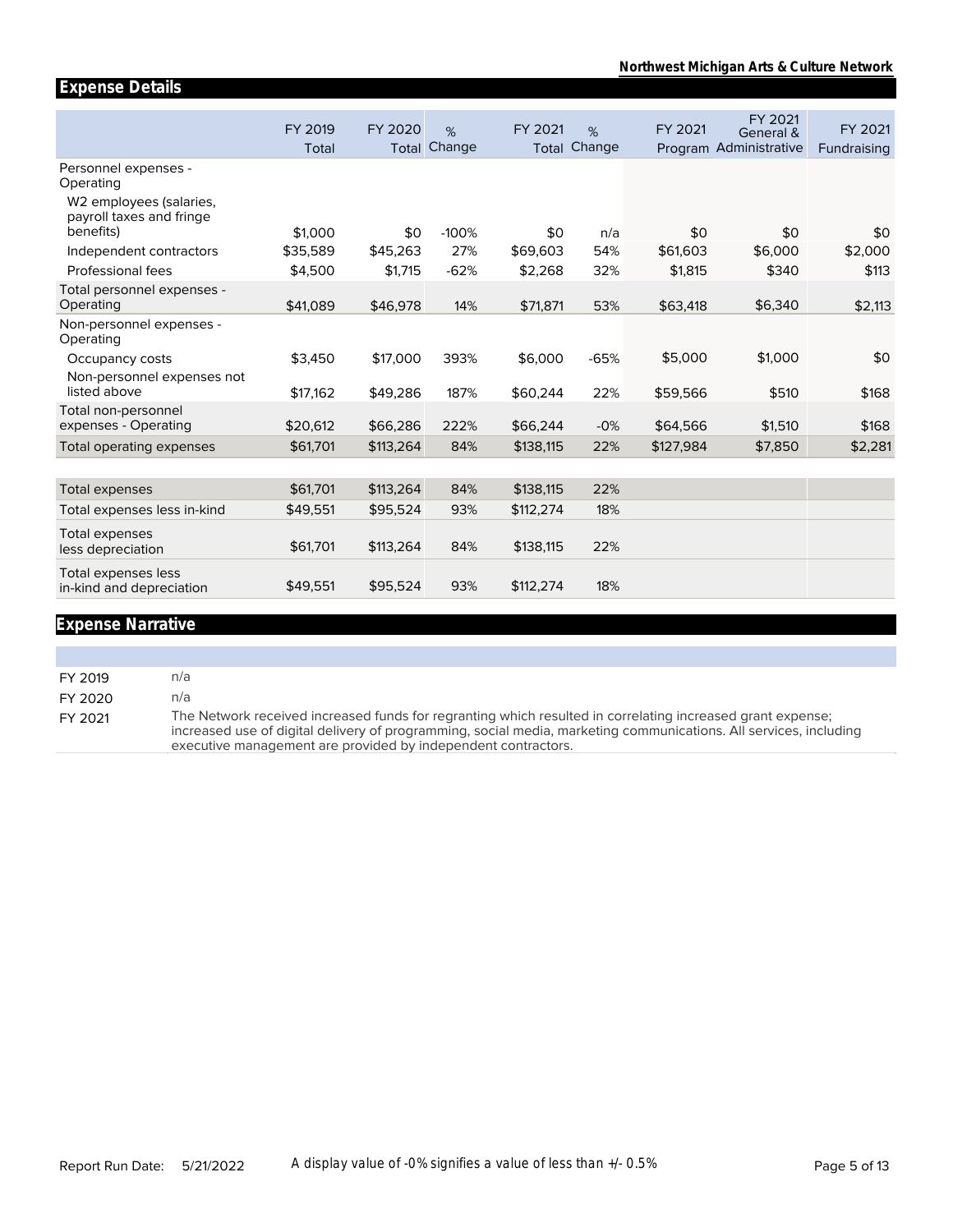| <b>Balance Sheet</b>                                      |         |                       |            |                       |            |
|-----------------------------------------------------------|---------|-----------------------|------------|-----------------------|------------|
| <b>Assets</b>                                             | FY 2019 | FY 2020               | % Change   | FY 2021               | % Change   |
| Current assets                                            |         |                       |            |                       |            |
| Cash and cash equivalents                                 |         | \$28,743              | n/a        | \$47,418              | 65%        |
| Receivables                                               |         | \$2,875               | n/a        | \$4,500               | 57%        |
| Investments - current                                     |         | \$0                   | n/a        | \$0                   | n/a        |
| Prepaid expenses & other                                  |         | \$0                   | n/a        | \$0                   | n/a        |
| Total current assets                                      |         | \$31,618              | n/a        | \$51,918              | 64%        |
| Long-term/non-current assets                              |         |                       |            |                       |            |
| Investments - non current                                 |         | \$0                   | n/a        | \$0                   | n/a        |
| Fixed assets (net of accumulated depreciation)            |         | \$0                   | n/a        | \$0                   | n/a        |
| Non-current assets not listed above                       |         | \$74,500              | n/a        | \$84,750              | 14%        |
| Total long-term/non-current assets                        |         | \$74,500              | n/a        | \$84,750              | 14%        |
| <b>Total assets</b>                                       |         | \$106,118             | n/a        | \$136,668             | 29%        |
|                                                           |         |                       |            |                       |            |
| <b>Liabilities &amp; Net Assets</b>                       | FY 2019 |                       |            |                       |            |
| <b>Current liabilities</b>                                |         | FY 2020               | % Change   | FY 2021               | % Change   |
| Accounts payable and accrued expenses                     |         | \$0                   | n/a        | \$0                   | n/a        |
| Deferred revenue                                          |         | \$0                   | n/a        | \$0                   | n/a        |
| Loans - current                                           |         | \$0                   | n/a        | \$0                   | n/a        |
| Additional current liabilities not listed above           |         | \$0                   | n/a        | \$0                   | n/a        |
| <b>Total current liabilities</b>                          |         | \$0                   | n/a        | \$0                   | n/a        |
| Long-term/non-current liabilities                         |         |                       |            |                       |            |
| Long-term/non-current loans                               |         | \$0                   | n/a        | \$0                   | n/a        |
| Additional long-term/non-current liabilities not          |         |                       |            |                       |            |
| listed above                                              |         | \$44,000              | n/a        | \$44,000              | 0%         |
| Total long-term/non-current liabilities                   |         | \$44,000              | n/a        | \$44,000              | 0%         |
| <b>Total liabilites</b>                                   |         | \$44,000              | n/a        | \$44,000              | 0%         |
| <b>Total net assets</b><br>Total liabilities & net assets |         | \$62,118<br>\$106,118 | n/a<br>n/a | \$92,668<br>\$136,668 | 49%<br>29% |

# **Balance Sheet Narrative**

| FY 2019 | n/a                                                                                                                                                                                                                                                                                                                                                                                                                                                               |
|---------|-------------------------------------------------------------------------------------------------------------------------------------------------------------------------------------------------------------------------------------------------------------------------------------------------------------------------------------------------------------------------------------------------------------------------------------------------------------------|
| FY 2020 | n/a                                                                                                                                                                                                                                                                                                                                                                                                                                                               |
| FY 2021 | - Current assets reflect 990 reporting<br>- Non-current assets reflect grants approved for subsequent fiscal year (reported in similarly in prior years' CDPs)<br>- Non-current liabilities reflect portion of non-current assets restricted for regranting in subsequent fiscal year<br>(reported similarly in prior years' CDPs)<br>- No fixed assets. During FY21 and prior, Network relied on in-kind office/programming space and contractual venue<br>fees. |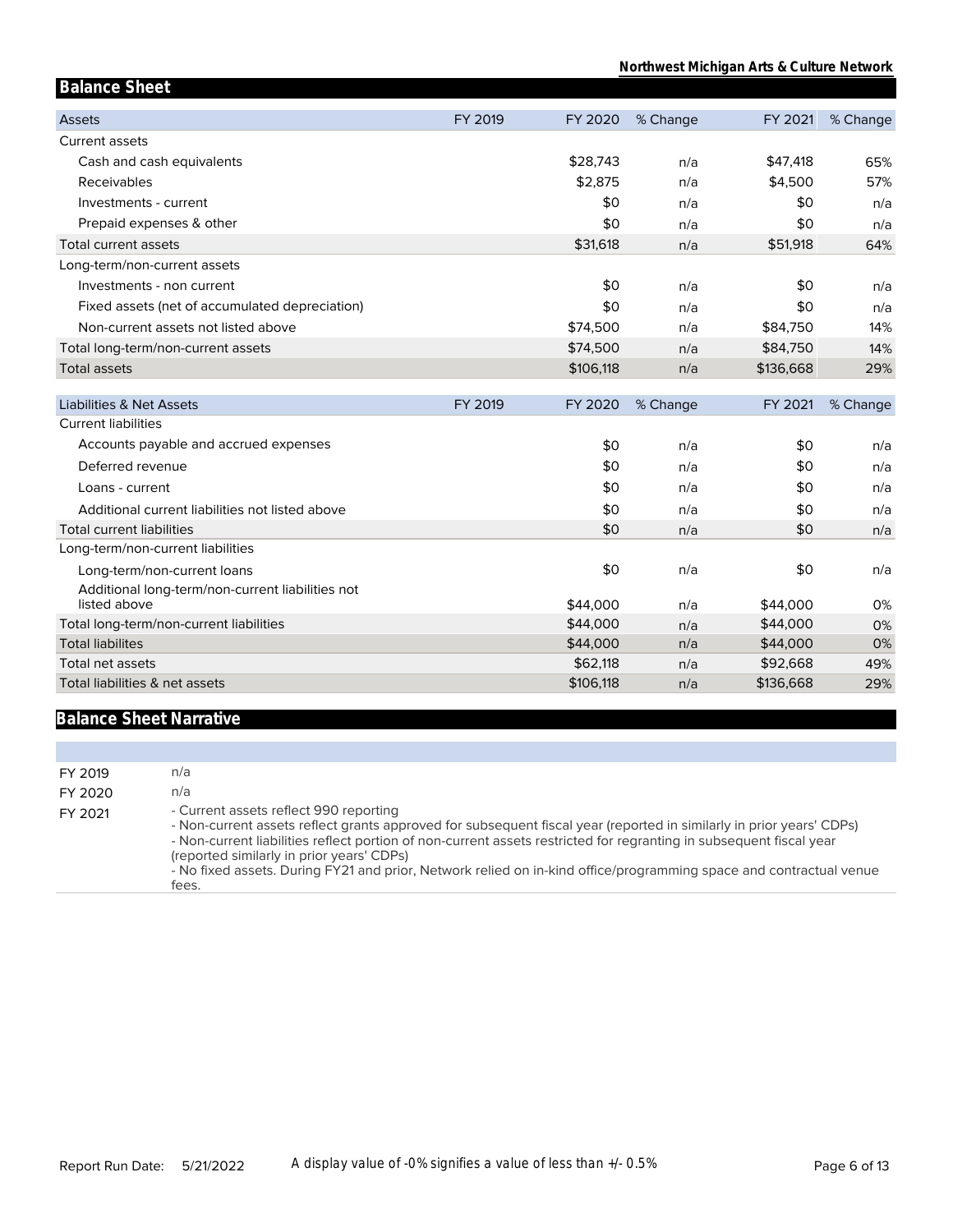#### **Balance Sheet Metrics**

|                                     | FY 2019 | FY 2020    | % Change | FY 2021    | % Change |
|-------------------------------------|---------|------------|----------|------------|----------|
| Months of operating cash -- Total   |         | 3.04       | n/a      | 4.12       | 35%      |
| Working capital -- Total            |         | \$31,618   | n/a      | \$51,918   | 64%      |
| Current ratio -- Total              |         |            | n/a      |            | n/a      |
| Net assets as a % of total expenses |         | 55%        | n/a      | 67%        | 22%      |
| Fixed assets (net)                  |         | \$0        | n/a      | \$0        | n/a      |
| Condition of fixed assets           |         | <b>NaN</b> |          | <b>NaN</b> |          |
| Leverage -- Total                   |         | 0%         | n/a      | 0%         | n/a      |
| Total debt                          |         | \$0        | n/a      | \$0        | n/a      |
| Debt service impact                 |         | 0%         | n/a      | 0%         | n/a      |

monthly expense levels with existing unrestricted cash and cash equivalents. **Months of operating cash** (Cash & Cash Equivalents/(Total Expense/12)) indicates the number of months an organization can operate at current average

they come due, and the ability to take more risks, knowing there is a cushion to fall back on. from your internal calculations. Adequate working capital provides financial strength and flexibility to your organization, the ability to meet obligations as W**orking capital** (Current Assets minus Current Liabilities) consists of the resources available for operations. This calculation of working capital may differ

ample short-term liquidity to obviate the need to borrow or sell assets. uncollected receivables or timing discrepancies between expected receipts and disbursements. Ideally this number should approach 2 which indicates indicates that current assets are equal to current liabilities. A ratio of around 1.5 is a more comfortable position, allowing for more cushion against **Current ratio** (Current Assets divided by Current Liabilities) determines the organization's ability to pay current debt using current assets. A ratio of 1.0

by total expenses. If the trend is level or increasing, then total net assets are keeping pace with growth in operating expenses. **Net assets as % of total expenses** measures the net worth of an organization in relationship to its operating size. It is calculated as total net assets divided

infrastructure and need for funding the replacement or repair of fixed assets in the near future. total value of fixed assets indicates a stock of relatively new assets. A high percentage (>80%) of accumulated depreciation could indicate aging props). This is especially significant for organizations that own a building or carry a long-term lease. Accumulated depreciation of less than 50% of the **Condition of fixed assets** indicates the potential need for replacement or repair of fixed assets (such as buildings, furniture, office equipment, sets and

indicate liquidity problems, or reduced capacity for future borrowing. **Leverage ratio (**Total Debt divided by Total Assets) measures what proportion of your assets are supported by debt. A number in excess of 50% may

is calculated net of accumulated depreciation to reflect the reduction in the value of an asset as it ages and is used. **Fixed assets (net)** is the value of all land, buildings, equipment, leasehold improvements and other property and equipment owned by the organization. It

**Total debt** consists of all short and long-term contractual obligations of the organization, including lines of credit, loans, notes, bonds, and capital leases.

than programming and other operating expenses. applied to the total debt-service burden. The higher the percentage, the more the organization has to dedicate its resources to debt repayment rather **Debt service impact** (Total Debt Service, including principal and interest, divided by Total Expense) calculates the % of an organization's total expenses



#### **Components of Net Assets**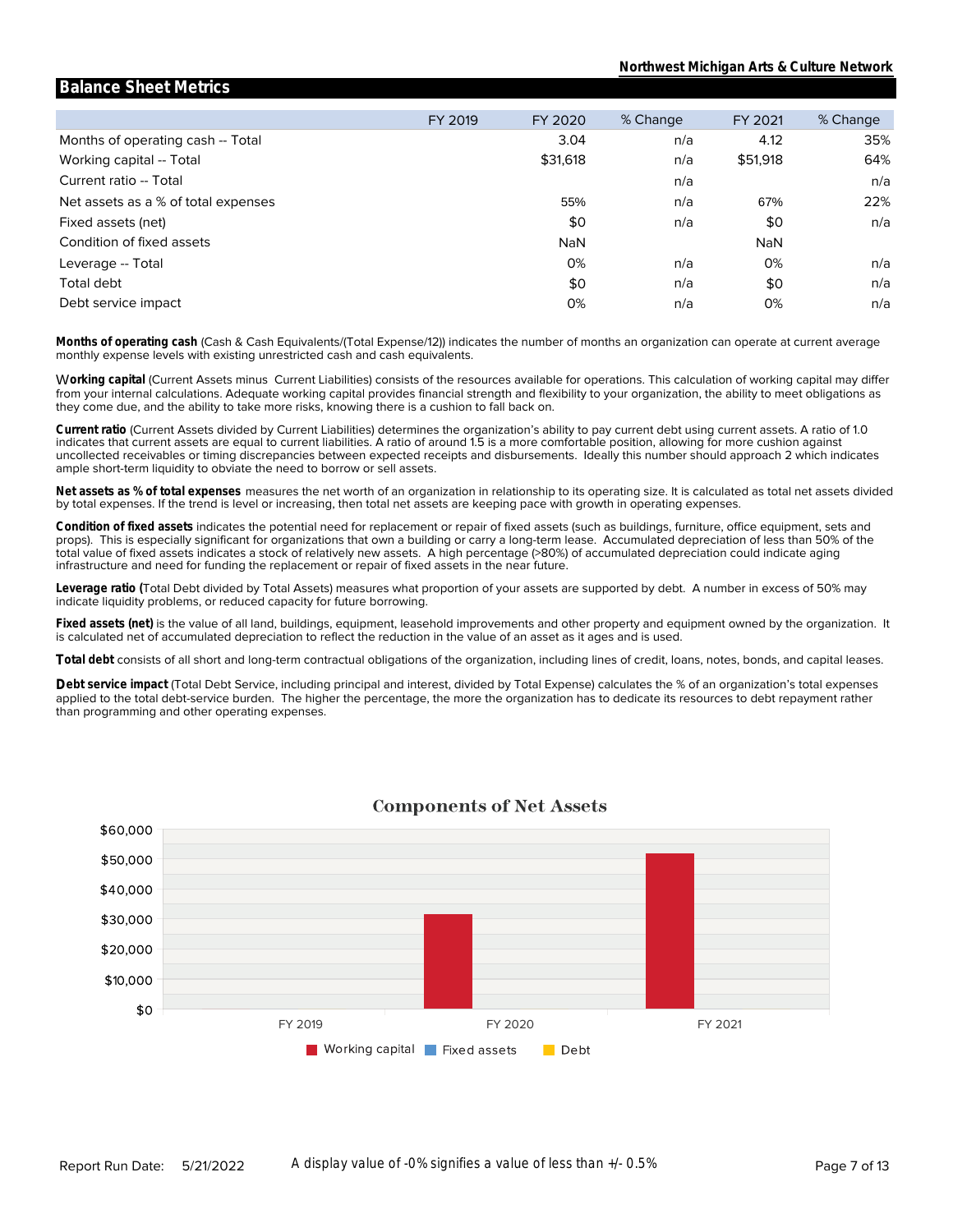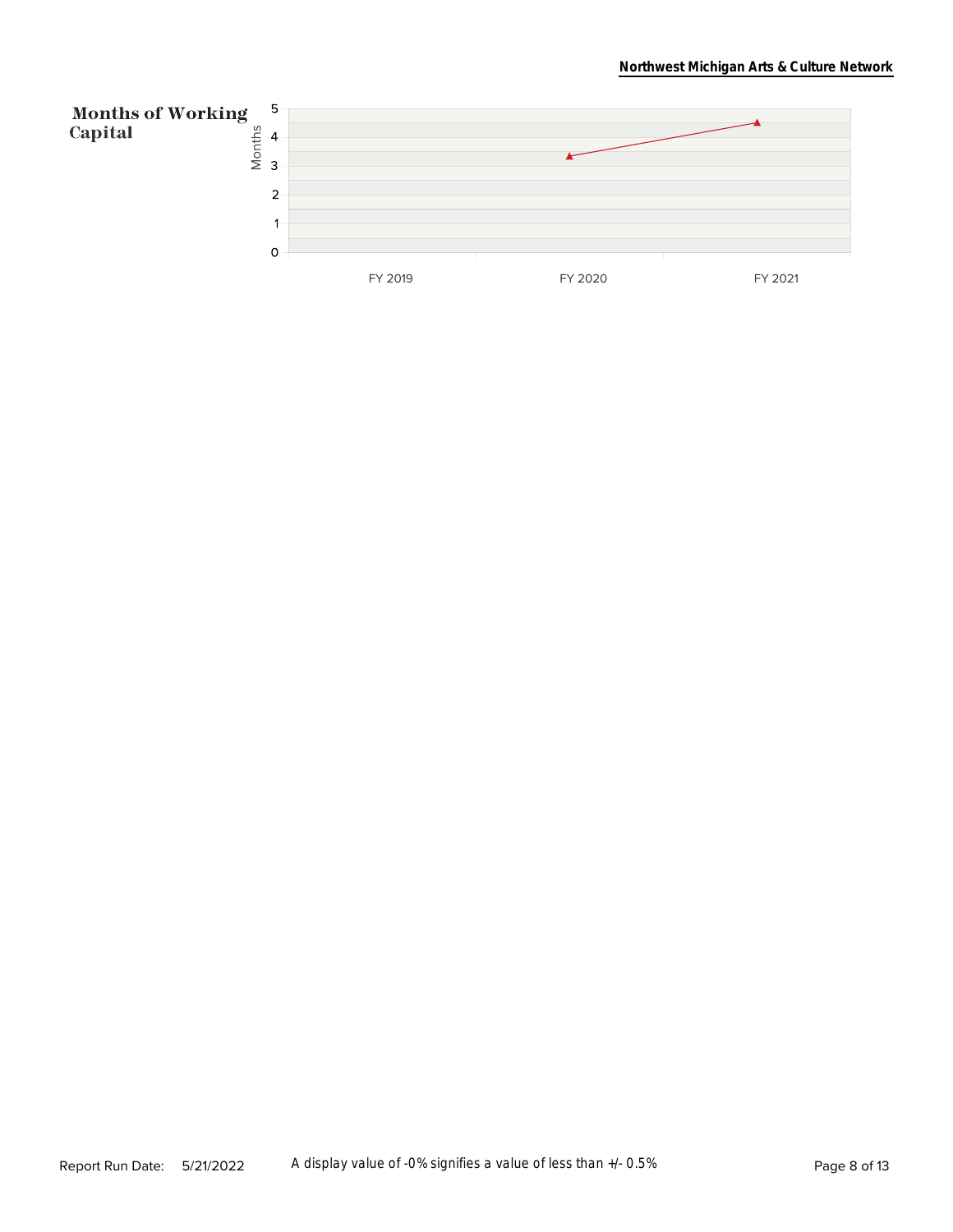**Northwest Michigan Arts & Culture Network**

| Attendance                                                                                                                                                                             |         |                     |          |              |          |
|----------------------------------------------------------------------------------------------------------------------------------------------------------------------------------------|---------|---------------------|----------|--------------|----------|
|                                                                                                                                                                                        | FY 2019 | FY 2020             | % Change | FY 2021      | % Change |
| Total attendance                                                                                                                                                                       |         |                     |          |              |          |
| Paid                                                                                                                                                                                   | 80      |                     | $-100%$  | 0            | n/a      |
| Free                                                                                                                                                                                   | 1,350   | 180                 | $-87%$   | 1,750        | 872%     |
| Total                                                                                                                                                                                  | 1,430   | 180                 | $-87%$   | 1,750        | 872%     |
|                                                                                                                                                                                        |         |                     |          |              |          |
| In-person attendance                                                                                                                                                                   |         |                     |          |              |          |
| Paid                                                                                                                                                                                   | 80      |                     | $-100%$  | $\mathsf{O}$ | n/a      |
| Free                                                                                                                                                                                   | 400     | 80                  | $-80%$   | 500          | 525%     |
| Total                                                                                                                                                                                  | 480     | 80                  | $-83%$   | 500          | 525%     |
| Digital attendance                                                                                                                                                                     |         |                     |          |              |          |
| Paid                                                                                                                                                                                   |         |                     | n/a      | 0            | n/a      |
| Free                                                                                                                                                                                   | 950     | 100                 | $-89%$   | 1,250        | 1,150%   |
| Total                                                                                                                                                                                  | 950     | 100                 | $-89%$   | 1,250        | 1,150%   |
| In-person attendees 18 and under                                                                                                                                                       | 14      | $\mathsf{O}\xspace$ | $-100%$  | 50           | n/a      |
| Programs in schools                                                                                                                                                                    | FY 2019 | FY 2020             | % Change | FY 2021      | % Change |
| Children served in schools                                                                                                                                                             |         |                     | n/a      | 0            | n/a      |
| Hours of instruction                                                                                                                                                                   |         |                     | n/a      | 0            | n/a      |
| Workforce                                                                                                                                                                              |         |                     |          |              |          |
|                                                                                                                                                                                        |         |                     |          |              |          |
| Number of People                                                                                                                                                                       | FY 2019 | FY 2020             | % Change | FY 2021      | % Change |
| Volunteers                                                                                                                                                                             | 10      | 30                  | 200%     | 10           | $-67%$   |
| Independent contractors                                                                                                                                                                | 5       | 6                   | 20%      | 6            | 0%       |
| Interns and apprentices                                                                                                                                                                |         | 0                   | n/a      | 0            | n/a      |
| <b>Total positions</b>                                                                                                                                                                 | 15      | 36                  | 140%     | 16           | $-56%$   |
| Visual & Performing Artists                                                                                                                                                            |         |                     |          |              |          |
|                                                                                                                                                                                        |         |                     |          |              |          |
|                                                                                                                                                                                        | FY 2019 | FY 2020             | % Change | FY 2021      | % Change |
| Number of visual & performing artists                                                                                                                                                  |         | 1                   | n/a      | 3            | 200%     |
| Payments to artists & performers                                                                                                                                                       |         | \$0                 | n/a      | \$0          | n/a      |
| Covid-19 Impact                                                                                                                                                                        |         |                     |          |              |          |
|                                                                                                                                                                                        |         | FY 2019             |          | FY 2020      | FY 2021  |
| Due to COVID-19 crisis restrictions on in-person gatherings and/or<br>stay-at-home orders mandated by government health guidelines, how was<br>staffing affected at your organization: |         |                     |          |              |          |
| Number of employees laid off                                                                                                                                                           |         |                     |          | 0            | O        |
| Number of employees furloughed                                                                                                                                                         |         |                     |          | 0            | 0        |
| Of those furloughed or laid off employees, how many (if any) have been                                                                                                                 |         |                     |          |              |          |
| brought back?                                                                                                                                                                          |         |                     |          | 0            | $\circ$  |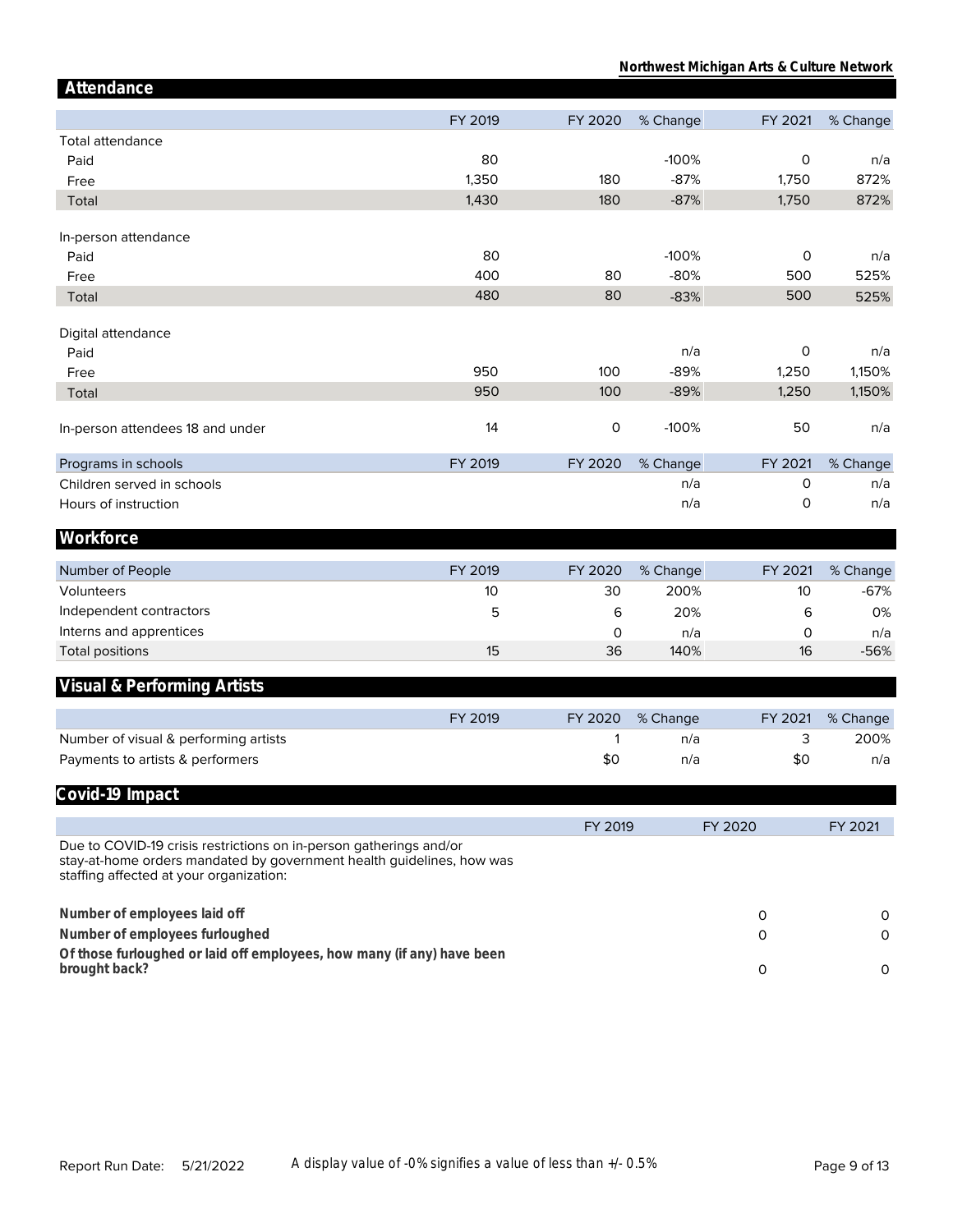#### Mission and Constituency

#### Mission statement

The mission of the Northwest Michigan Arts & Culture Network is to harness the collective power of the region's creative sector to cultivate vibrant communities by strengthening the ecosystem that supports arts and culture.

The network serves Michigan's Antrim, Benzie, Charlevoix, Emmet, Grand Traverse, Kalkaska, Leelanau, Manistee, Missaukee and Wexford counties.

#### Mission demographics

This organization's mission is not rooted in an explicitly identified ethnic, cultural or other demographic voice.

#### **Racial/ethnic group**

Additional group (please state)

#### **Gender**

Additional group (please state)

**Sexual orientation**

Additional group (please state)

**Age group**

Additional group (please state)

#### **Disability**

**Additional characteristics**

*If the fields above are blank, this organization does not serve that demographic specifically.*

#### Audience

The organization does not seek to primarily serve a specific audience.

| Racial/ethnic group             |
|---------------------------------|
| Additional group (please state) |
| Gender                          |
| Additional group (please state) |
| Sexual orientation              |
| Additional group (please state) |
| Age group                       |
| Additional group (please state) |
| Disability                      |
| Additional characteristics      |
| Additional group (please state) |

*If the fields above are blank, this organization does not serve that demographic specifically.* **Community type served** Rural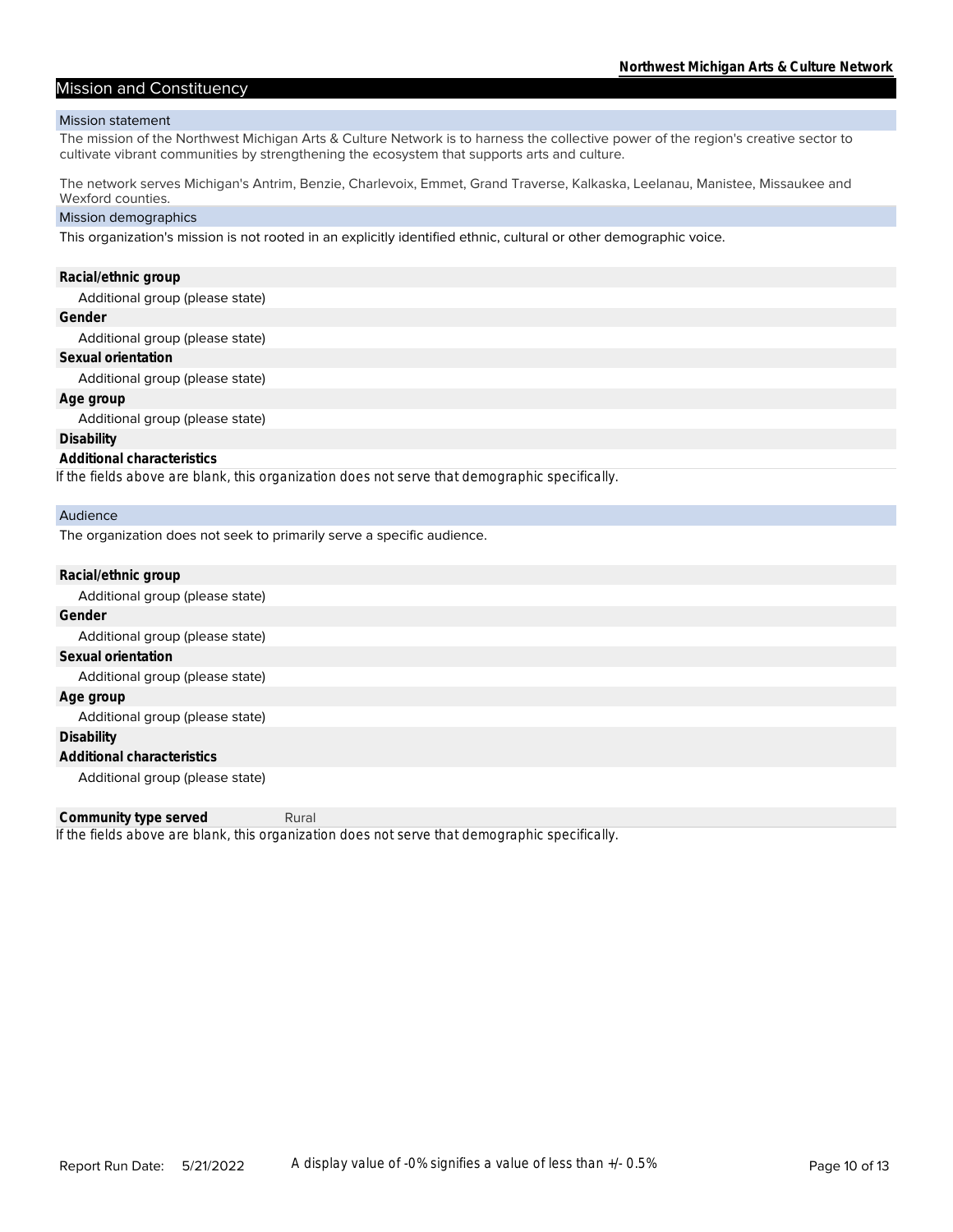# **Program Activity**

| In-person activity                              | FY 2019                      |                       |                              | FY 2020               | FY 2021                      |                       |  |
|-------------------------------------------------|------------------------------|-----------------------|------------------------------|-----------------------|------------------------------|-----------------------|--|
|                                                 | <b>Distinct</b><br>offerings | # of times<br>offered | <b>Distinct</b><br>offerings | # of times<br>offered | <b>Distinct</b><br>offerings | # of times<br>offered |  |
| Productions (self-produced)                     |                              |                       |                              |                       |                              |                       |  |
| Productions (presented)                         |                              |                       |                              |                       |                              |                       |  |
| Classes/assemblies/other<br>programs in schools |                              |                       |                              |                       |                              |                       |  |
| Classes/workshops (outside of<br>schools)       | $\Omega$                     | $\Omega$              | $\Omega$                     | $\Omega$              | $\Omega$                     | $\Omega$              |  |
| Field trips/school visits                       |                              |                       |                              |                       |                              |                       |  |
| Guided tours                                    |                              |                       |                              |                       |                              |                       |  |
| Lectures                                        |                              |                       |                              |                       |                              |                       |  |
| Permanent exhibitions                           |                              |                       | $\Omega$                     |                       | $\Omega$                     |                       |  |
| Temporary exhibitions                           |                              |                       | 0                            |                       | 0                            |                       |  |
| Traveling exhibitions (hosted)                  |                              |                       | $\Omega$                     |                       | $\Omega$                     |                       |  |
| Films screened                                  |                              |                       |                              |                       |                              |                       |  |
| Festivals/conferences                           | $\Omega$                     |                       | $\Omega$                     |                       | $\Omega$                     |                       |  |
| Readings/workshops (developing<br>works)        |                              |                       |                              |                       |                              |                       |  |
| Community programs (not<br>included above)      |                              |                       |                              |                       | 4                            | 4                     |  |
| Additional programs not listed<br>above         | 10                           | 39                    | 4                            | 8                     | $\Omega$                     | 0                     |  |

*program lines. NOTE: Data entered prior to 2021 combines information about physical and digital programs. It has been included in the physical*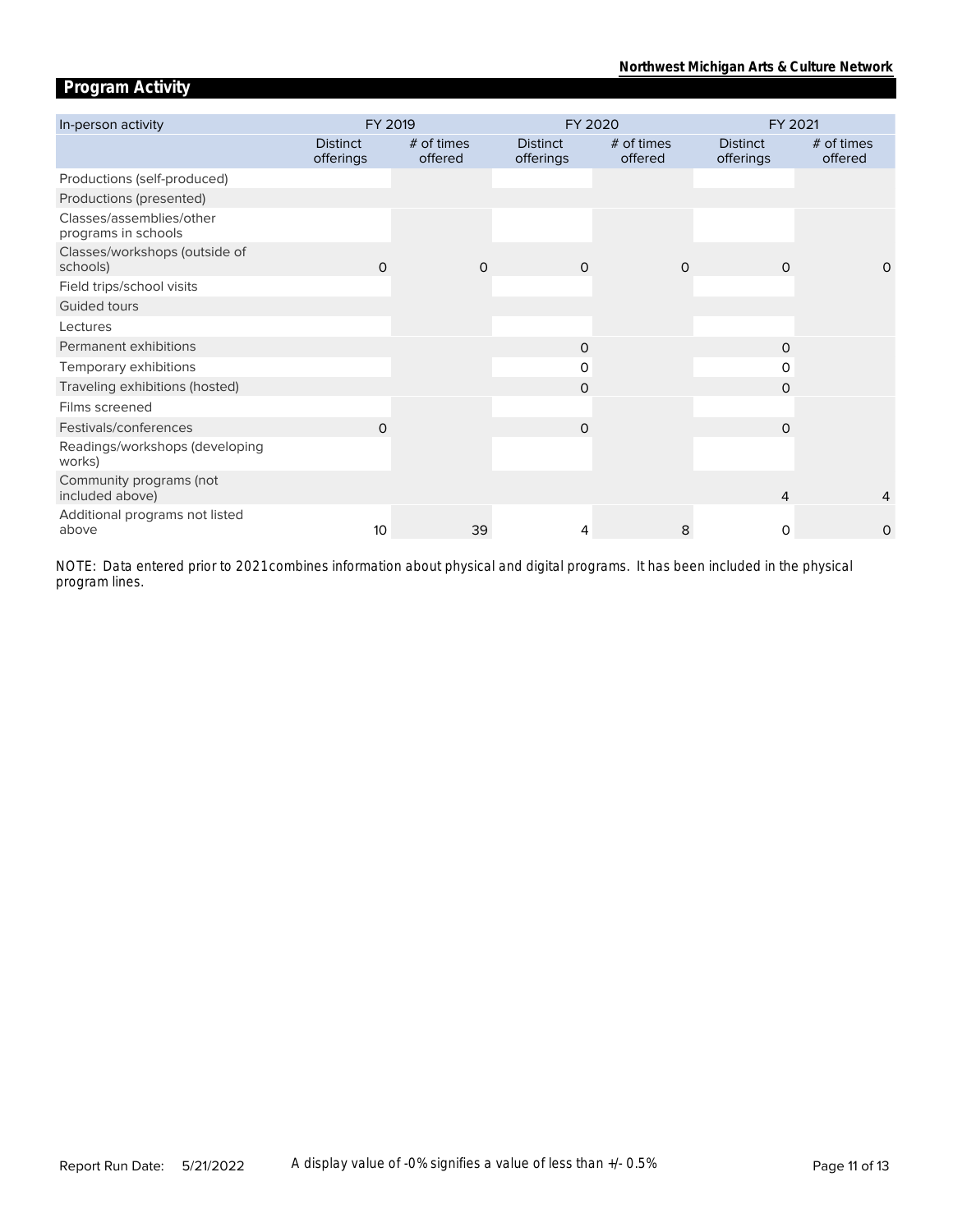# **Program Activity**

| Digital activity                                |                              | FY 2019                         |                 |                              | FY 2020                         |                 |                              | FY 2021                         |                 |
|-------------------------------------------------|------------------------------|---------------------------------|-----------------|------------------------------|---------------------------------|-----------------|------------------------------|---------------------------------|-----------------|
|                                                 | <b>Distinct</b><br>offerings | # times<br>digitally<br>offered | $On-$<br>demand | <b>Distinct</b><br>offerings | # times<br>digitally<br>offered | $On-$<br>demand | <b>Distinct</b><br>offerings | # times<br>digitally<br>offered | $On-$<br>demand |
| Productions (self-produced)                     |                              |                                 |                 |                              |                                 |                 |                              |                                 |                 |
| Productions (presented)                         |                              |                                 |                 |                              |                                 |                 |                              |                                 |                 |
| Classes/assemblies/other<br>programs in schools |                              |                                 |                 |                              |                                 |                 |                              |                                 |                 |
| Classes/workshops (outside of<br>schools)       |                              |                                 |                 |                              |                                 |                 | 20                           | 20                              | 2               |
| Field trips/school visits                       |                              |                                 |                 |                              |                                 |                 |                              |                                 |                 |
| Guided tours                                    |                              |                                 |                 |                              |                                 |                 |                              |                                 |                 |
| Lectures                                        |                              |                                 |                 |                              |                                 |                 |                              |                                 |                 |
| Permanent exhibitions                           |                              |                                 |                 |                              |                                 |                 |                              |                                 | $\circ$         |
| Temporary exhibitions                           |                              |                                 |                 |                              |                                 |                 |                              |                                 | $\circ$         |
| Traveling exhibitions (hosted)                  |                              |                                 |                 |                              |                                 |                 |                              |                                 | $\circ$         |
| Films screened                                  |                              |                                 |                 |                              |                                 |                 |                              |                                 |                 |
| <b>Broadcast productions</b>                    |                              |                                 |                 | 5                            | 5                               | 5               |                              |                                 |                 |
| Festivals/conferences                           |                              |                                 |                 |                              |                                 |                 | $\mathbf{1}$                 | 78                              | 7               |
| Readings/workshops (developing<br>works)        |                              |                                 |                 |                              |                                 |                 |                              |                                 |                 |
| Community programs (not<br>included above)      |                              |                                 |                 |                              |                                 |                 | 1                            |                                 |                 |
| Additional programs not listed<br>above         |                              |                                 |                 | 26                           | 26                              | 1               | 27                           | 27                              | $\overline{2}$  |

*program lines. NOTE: Data entered prior to 2021 combines information about physical and digital programs. It has been included in the physical* 

| Digital activity financials | FY 2019  |                                                | FY 2020   |                                                | FY 2021   |                                                |  |
|-----------------------------|----------|------------------------------------------------|-----------|------------------------------------------------|-----------|------------------------------------------------|--|
|                             | Total    | Associated with<br>digital program<br>delivery | Total     | Associated with<br>digital program<br>delivery | Total     | Associated with<br>digital program<br>delivery |  |
| Earned revenue              | \$1,000  |                                                |           |                                                | \$1,820   | \$1,810                                        |  |
| Contributed revenue         | \$66,275 |                                                | \$120.231 |                                                | \$155,325 | \$30,000                                       |  |
| Operating expense           | \$61,701 |                                                | \$113,264 | \$15,000                                       | \$138.115 | \$21,742                                       |  |